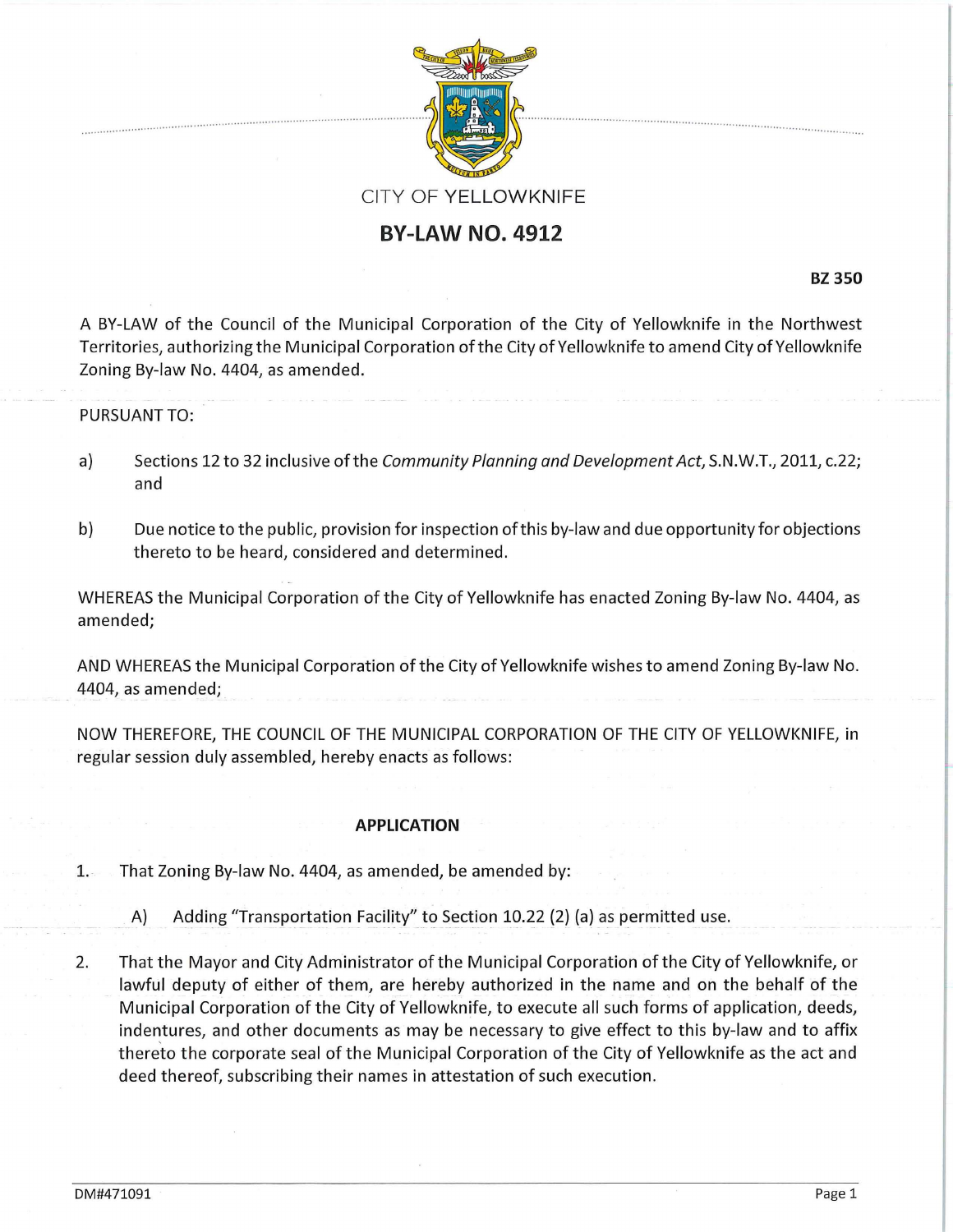## **EFFECT**

3. That this by-law shall come into effect upon receiving Third Reading and otherwise meets the requirements of Section 75 of the *Cities, Towns and Villages Act.* 

Read a First time this **1 day of 000800**, A.D. 2016. **Mayor**  $~\mu$  ata City Administrator Read a Second Time this  $\frac{\partial \psi}{\partial x}$  day of  $\frac{\partial (\psi \cup \beta)}{\partial x}$ , A.D. 2016. **Mayor** City Administrato Read a Third Time and Finally Passed this **at the set of the CLICER**, A.D., 2016. Mayor City Administrator